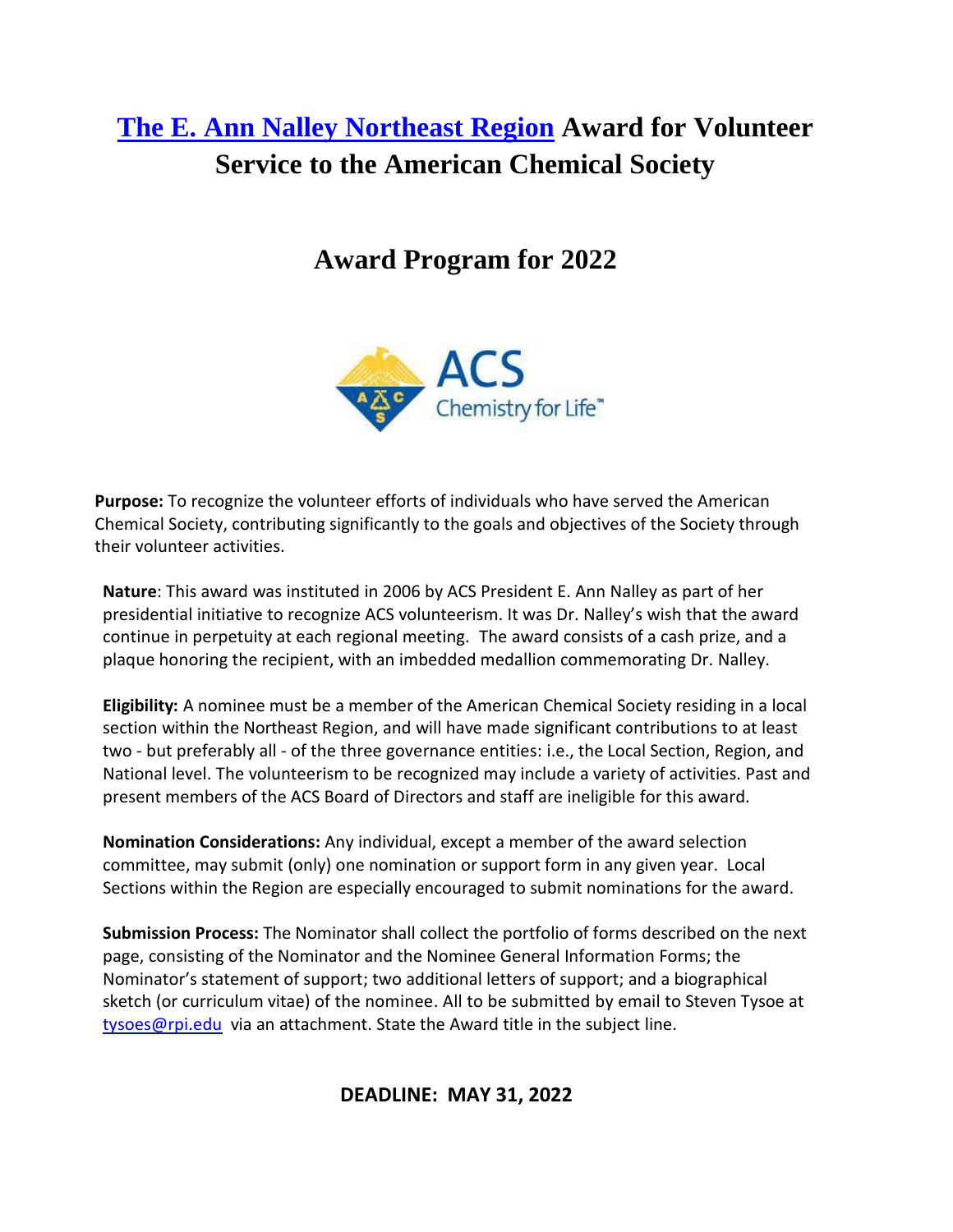#### **Required Components of Nomination Portfolio:**

- The Awards Committee will consider only complete Nomination Portfolios.
- A complete portfolio shall consist of:
	- o A Nomination Portfolio Checklist (see below), which shall serve as the Portfolio Cover Sheet
	- o Nominator General Information Form
	- o Nominee General Information Form
	- o Nominator Recommendation of not more than 750 words submitted according to the guidelines outlined on the Recommendation Form (see below)
	- $\circ$  The Nominee's professional information consisting of: (1) Descriptions of all volunteer involvements in ACS activities; (2) a statement by the Nominee of not more than 500 words that describes the Nominee's general thoughts on commitment to volunteering in their profession; and (3) a current curriculum vitae or resume that includes a list of the nominee's positions held, honors bestowed, professional activities engaged in, and short description of all service activities to the chemical profession. This resume must be concise, and certainly no more than two pages. As well, the activities listed must have occurred within the past five years.
	- o Two further letters of support of not more than 400 words. One of these letters must be from a colleague who has served in some volunteer capacity with the Nominee. The additional letter of support may be sent by another volunteer colleague, or any member of the American Chemical Society who is familiar with the nominee's achievements. These letters are to be collected by the nominator for inclusion into the Nomination Portfolio.

**Instructions**: Nominator is to submit (only) the completed nomination as one electronic file, with the above components in sequence, by email attachment to Steven Tysoe at [tysoes@rpi.edu](mailto:tysoes@rpi.edu) by *May 31, 2022***.** Please state the Award title in subject line.

*Presentation:* The Award will be presented at the Northeast Regional Meeting of the ACS in Rochester, NY. The Awards Banquet will be held Monday, October 3, 2022. It is expected that the winner will attend at least the Banquet, if not talks/symposia of professional interest to him/her. The awardee will be reimbursed for expenses by NERACS as follows: (1) transportation costs in the form of the equivalent of direct fuel expense for distance traveled; (2) two tickets to the Awards Banquet; (3) up to two nights' lodging in the meeting hotel.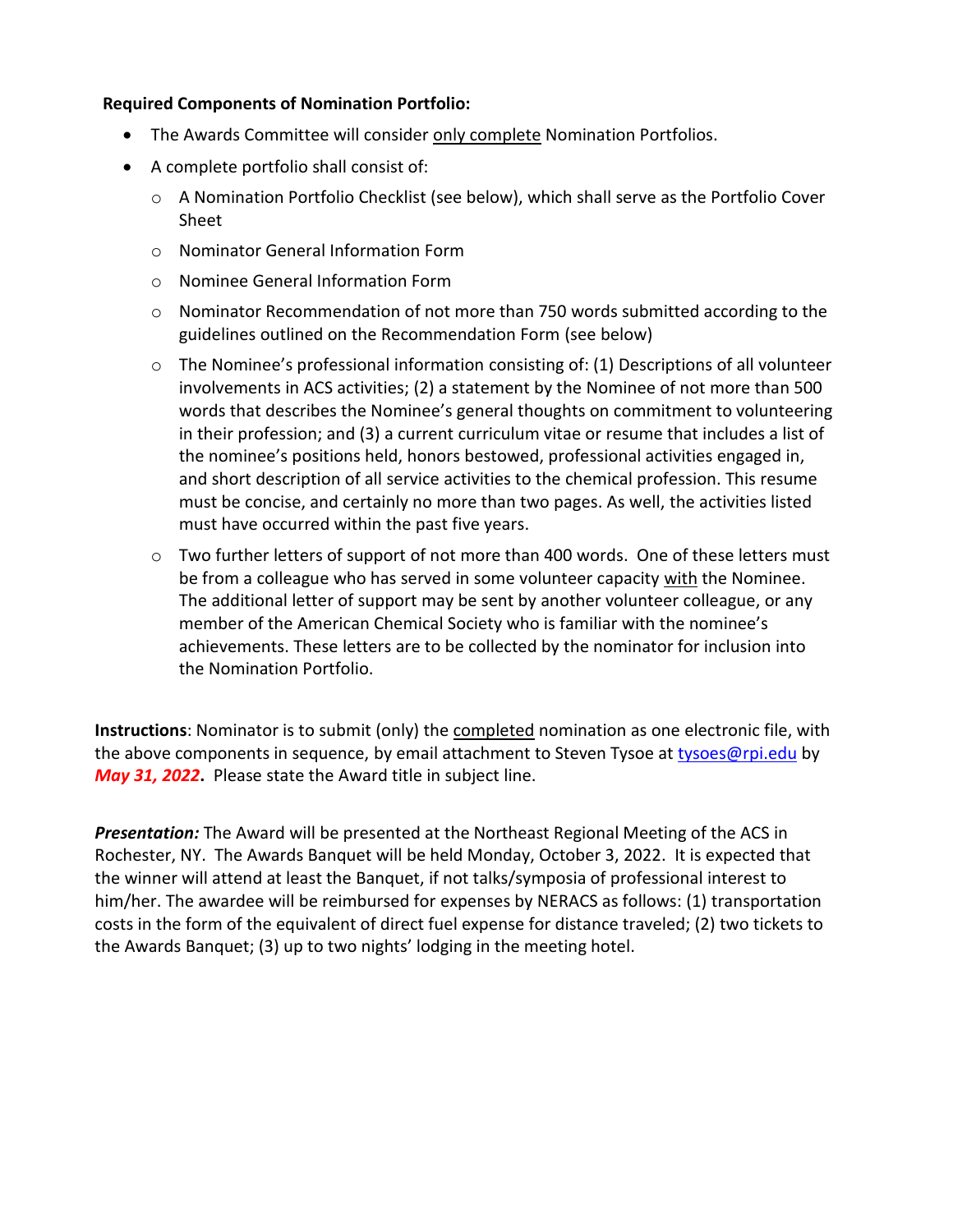### Award for Excellence in Volunteer Service to the ACS 2022 Nomination Portfolio Checklist

The following items are required components for a Nomination Portfolio. Please check each item contained in the portfolio. This list, submitted by the nominator, will serve as the cover to every submitted portfolio. Write, or cut-and-paste, into the appropriate spaces.

\_\_\_\_\_\_\_\_\_\_\_\_\_\_\_\_\_\_\_\_\_\_\_\_\_\_\_\_\_\_\_\_\_\_\_\_\_\_\_\_\_\_\_\_

Nominator Information Form;

 $\Box$ 

 $\Box$ 

 $\sim$ 

Nominee Information Form;

Nominator Recommendation Letter of no more than 750 words;

Nominee's Statement on Volunteerism, in general and/or specific to the Nominee of no more than 500 words;

Nominee's Current CV:

A curriculum vitae or resume that includes a list of the nominee's positions, honors, professional activities, and additional evidence of service to the profession. This must be limited to no more than two pages and the activities listed must have occurred within the past five years.

Letters of Support (no more than 400 words): One must be from a colleague of the Nominee, having served directly with the Nominee. One additional letter of support may be sent by a colleague, or any member of the American Chemical Society who is familiar with the nominee's achievements.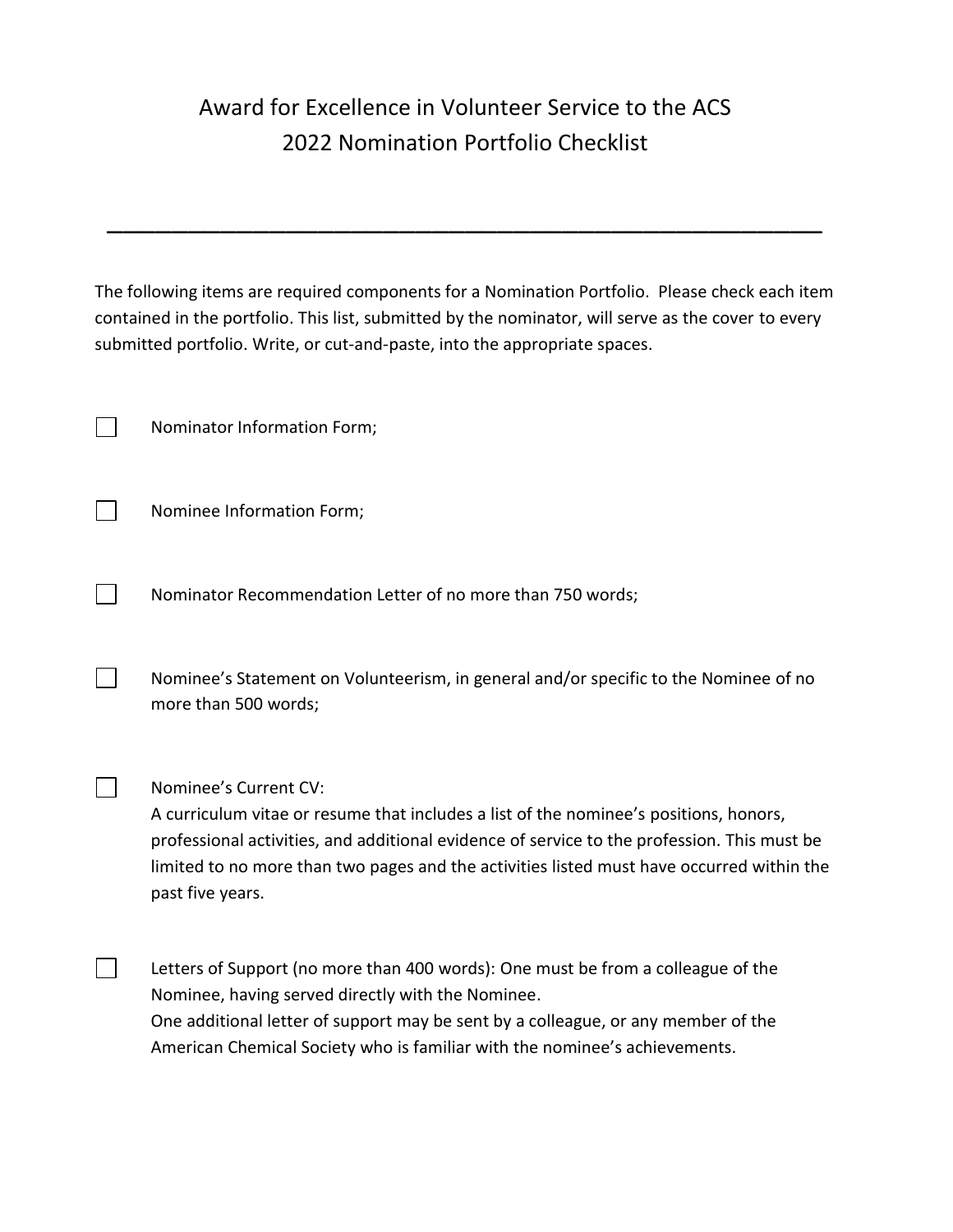### **NOMINATOR GENERAL INFORMATION**

| Name:                           |  |
|---------------------------------|--|
| Company or Institutional        |  |
| Affiliation:                    |  |
| <b>Present Position:</b>        |  |
| Address:                        |  |
| City:                           |  |
| State and Zip:                  |  |
| Telephone:                      |  |
| email:                          |  |
| <b>Relationship to Nominee:</b> |  |

#### **NOMINEE GENERAL INFORMATION**

| Name:                    |  |
|--------------------------|--|
| Company or Institutional |  |
| Affiliation:             |  |
| <b>Present Position:</b> |  |
| Address:                 |  |
| City:                    |  |
| State and Zip:           |  |
| Telephone:               |  |
| email:                   |  |